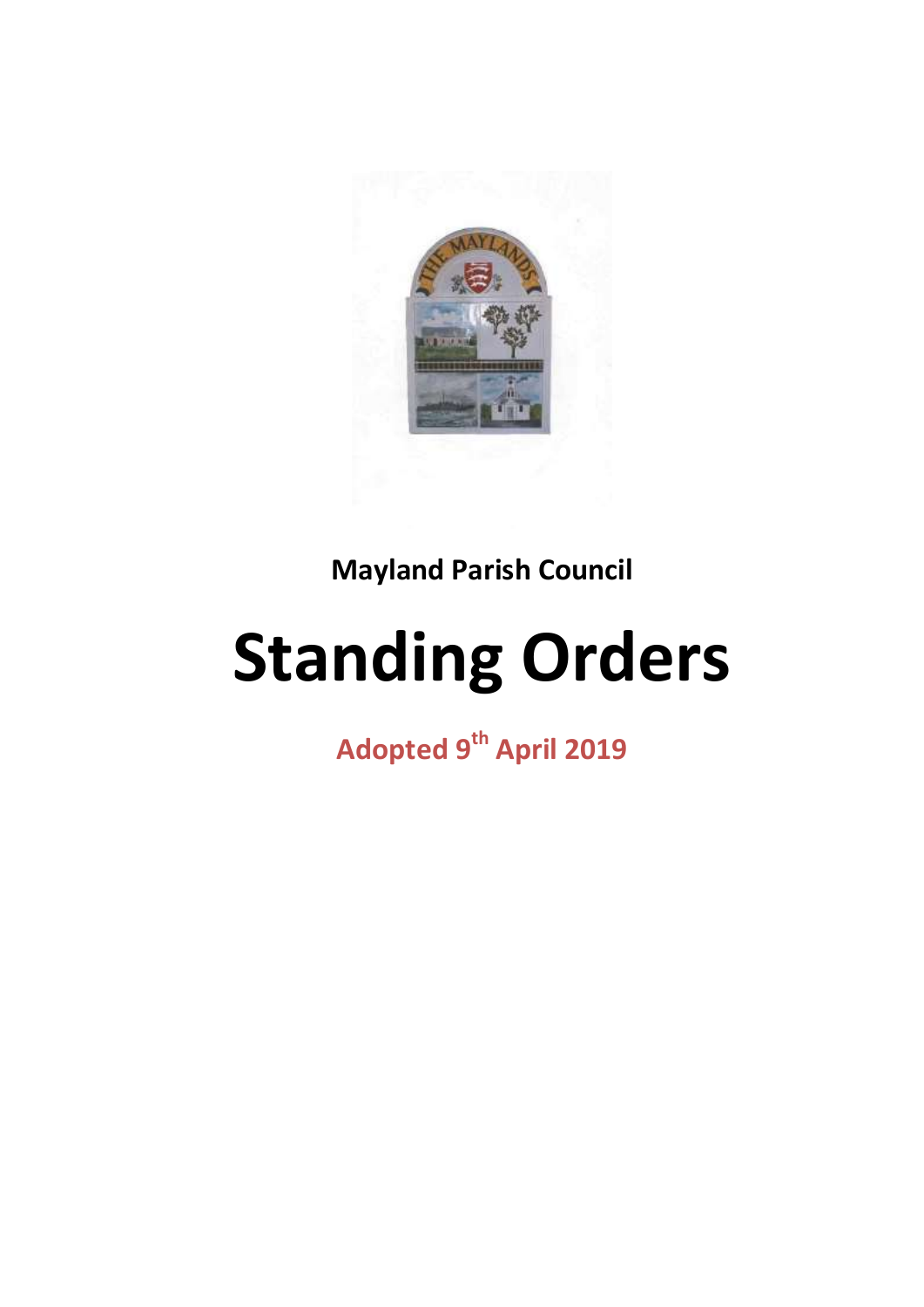## **Contents**

| 1. |                                                                |  |
|----|----------------------------------------------------------------|--|
| 2. |                                                                |  |
| З. |                                                                |  |
| 4. |                                                                |  |
| 5. |                                                                |  |
| 6. | EXTRAORDINARY MEETINGS OF THE COUNCIL, COMMITTEES AND          |  |
| 7. |                                                                |  |
| 8. |                                                                |  |
| 9. | <b>MOTIONS FOR A MEETING THAT REQUIRE WRITTEN NOTICE TO BE</b> |  |
|    | 10. MOTIONS AT A MEETING THAT DO NOT REQUIRE WRITTEN NOTICE 11 |  |
|    |                                                                |  |
|    |                                                                |  |
|    |                                                                |  |
|    |                                                                |  |
|    |                                                                |  |
|    |                                                                |  |
|    |                                                                |  |
|    |                                                                |  |
|    |                                                                |  |
|    |                                                                |  |
|    | 21. RESPONSIBILITIES UNDER DATA PROTECTION LEGISLATION  19     |  |
|    |                                                                |  |
|    |                                                                |  |
|    | 24. COMMUNICATING WITH DISTRICT AND COUNTY OR UNITARY          |  |
|    |                                                                |  |
|    |                                                                |  |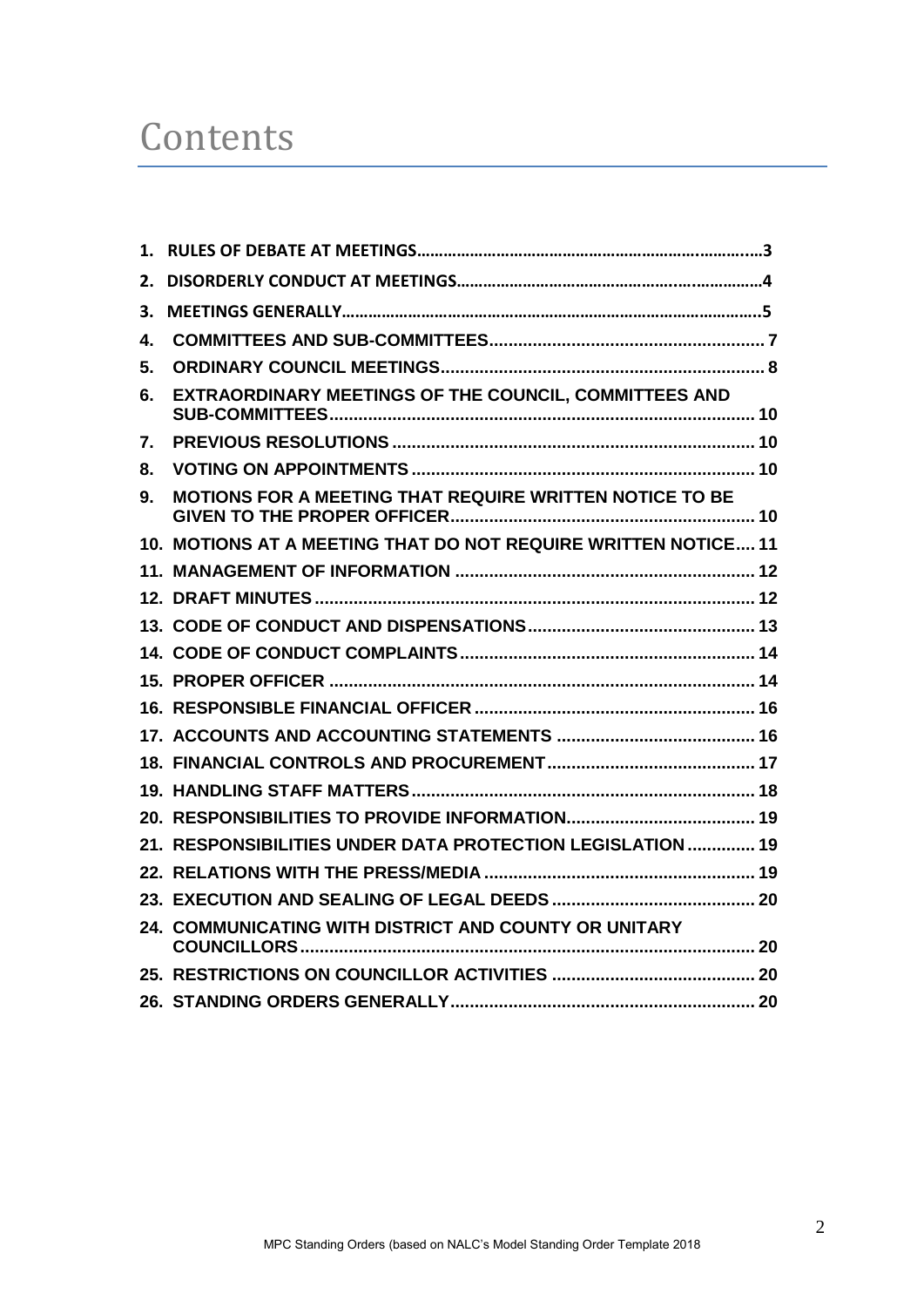## **1. RULES OF DEBATE AT MEETINGS**

- a Motions on the agenda shall be considered in the order that they appear unless the order is changed at the discretion of the chairman of the meeting.
- b A motion (including an amendment) shall not be progressed unless it has been moved and seconded.
- c A motion on the agenda that is not moved by its proposer may be treated by the chairman of the meeting as withdrawn.
- d If a motion (including an amendment) has been seconded, it may be withdrawn by the proposer only with the consent of the seconder and the meeting.
- e An amendment is a proposal to remove or add words to a motion. It shall not negate the motion.
- f If an amendment to the original motion is carried, the original motion (as amended) becomes the substantive motion upon which further amendment(s) may be moved.
- g An amendment shall not be considered unless early verbal notice of it is given at the meeting and, if requested by the chairman of the meeting, is expressed in writing to the chairman.
- h A councillor may move an amendment to his own motion if agreed by the meeting. If a motion has already been seconded, the amendment shall be with the consent of the seconder and the meeting.
- i If there is more than one amendment to an original or substantive motion, the amendments shall be moved in the order directed by the chairman of the meeting.
- j Subject to standing order 1(k), only one amendment shall be moved and debated at a time, the order of which shall be directed by the chairman of the meeting.
- k One or more amendments may be discussed together if the chairman of the meeting considers this expedient but each amendment shall be voted upon separately.
- l A councillor may not move more than one amendment to an original or substantive motion.
- m The mover of an amendment has no right of reply at the end of debate on it.
- n Where a series of amendments to an original motion are carried, the mover of the original motion shall have a right of reply either at the end of debate on the first amendment or at the very end of debate on the final substantive motion immediately before it is put to the vote.
- o Unless permitted by the chairman of the meeting, a councillor may speak once in the debate on a motion except:
	- i. to speak on an amendment moved by another councillor;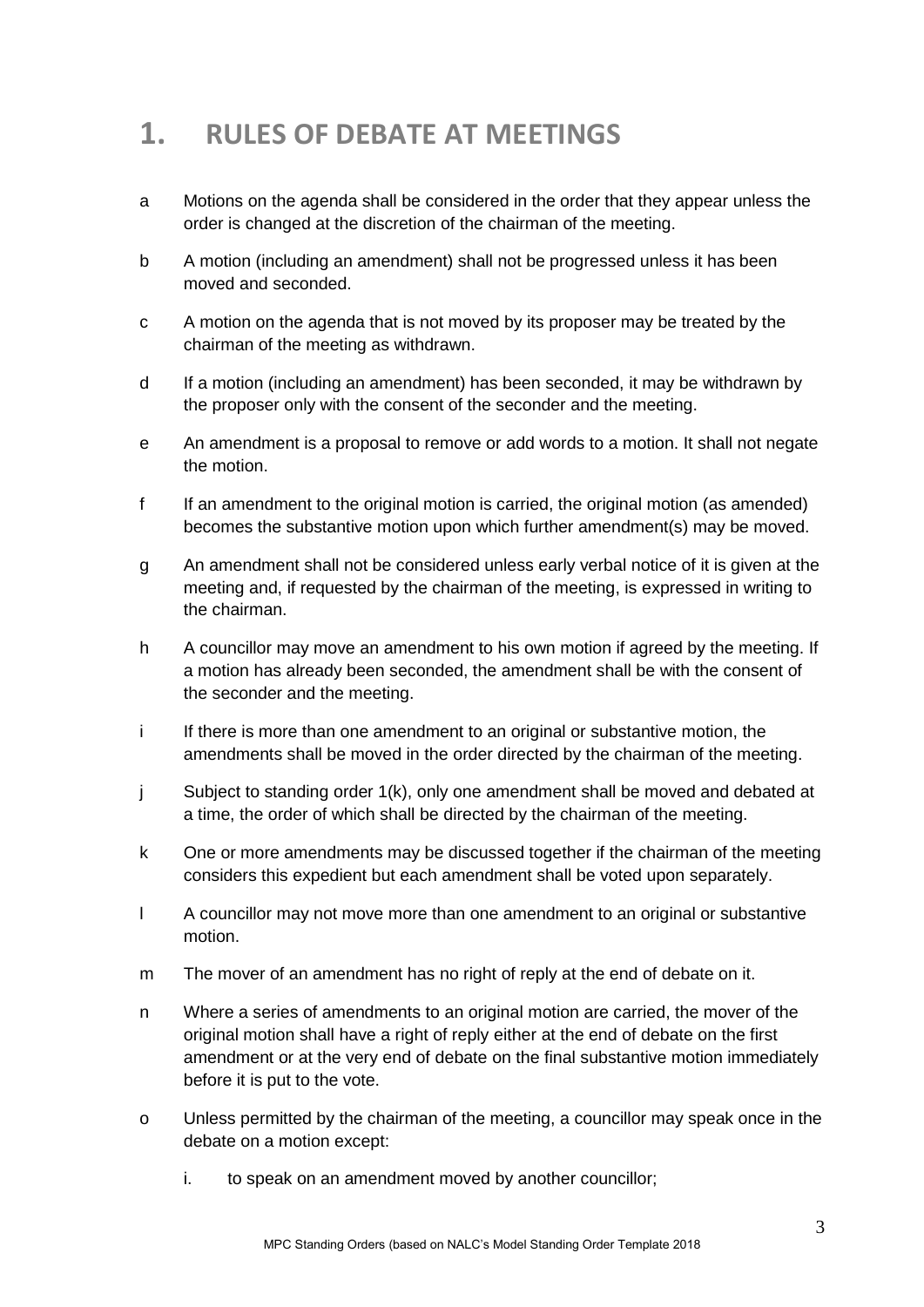- ii. to move or speak on another amendment if the motion has been amended since he last spoke;
- iii. to make a point of order;
- iv. to give a personal explanation; or
- v. to exercise a right of reply.
- p During the debate on a motion, a councillor may interrupt only on a point of order or a personal explanation and the councillor who was interrupted shall stop speaking. A councillor raising a point of order shall identify the standing order which he considers has been breached or specify the other irregularity in the proceedings of the meeting he is concerned by.
- q A point of order shall be decided by the chairman of the meeting and his decision shall be final.
- r When a motion is under debate, no other motion shall be moved except:
	- i. to amend the motion;
	- ii. to proceed to the next business;
	- iii. to adjourn the debate;
	- iv. to put the motion to a vote;
	- v. to ask a person to be no longer heard or to leave the meeting;
	- vi. to refer a motion to a committee or sub-committee for consideration;
	- vii. to exclude the public and press;
	- viii. to adjourn the meeting; or
	- ix. to suspend particular standing order(s) excepting those which reflect mandatory statutory or legal requirements.
- s Before an original or substantive motion is put to the vote, the chairman of the meeting shall be satisfied that the motion has been sufficiently debated and that the mover of the motion under debate has exercised or waived his right of reply.
- t Excluding motions moved under standing order 1(r), the contributions or speeches by a councillor shall relate only to the motion under discussion and shall not exceed 3 minutes without the consent of the chairman of the meeting.

## **2. DISORDERLY CONDUCT AT MEETINGS**

- a No person shall obstruct the transaction of business at a meeting or behave offensively or improperly. If this standing order is ignored, the chairman of the meeting shall request such person(s) to moderate or improve their conduct.
- b If person(s) disregard the request of the chairman of the meeting to moderate or improve their conduct, any councillor or the chairman of the meeting may move that the person be no longer heard or be excluded from the meeting. The motion, if seconded, shall be put to the vote without discussion.
- c If a resolution made under standing order 2(b) is ignored, the chairman of the meeting may take further reasonable steps to restore order or to progress the meeting. This may include temporarily suspending or closing the meeting.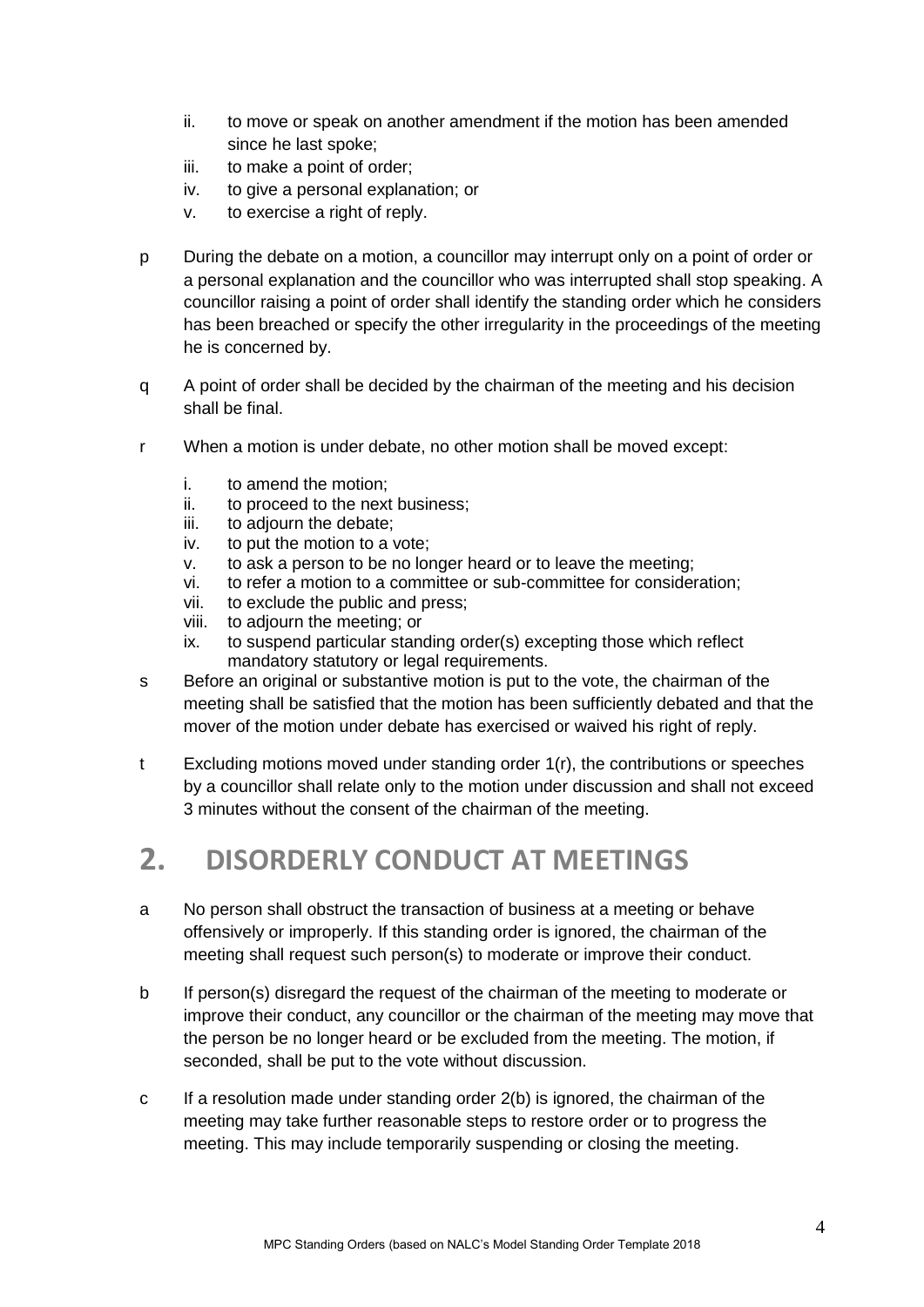## **3. MEETINGS GENERALLY**

**Full Council meetings** Committee meetings Sub-committee meetings

- a **Meetings shall not take place in premises which at the time of the meeting are used for the supply of alcohol, unless no other premises are available free of charge or at a reasonable cost.**
- b **The minimum three clear days for notice of a meeting does not include the day on which notice was issued, the day of the meeting, a Sunday, a day of the Christmas break, a day of the Easter break or of a bank holiday or a day appointed for public thanksgiving or mourning.**
- c **The minimum three clear days' public notice for a meeting does not include the day on which the notice was issued or the day of the meeting unless the meeting is convened at shorter notice.**
- ● d **Meetings shall be open to the public unless their presence is prejudicial to the public interest by reason of the confidential nature of the business to be transacted or for other special reasons. The public's exclusion from part or all of a meeting shall be by a resolution which shall give reasons for the public's exclusion.**
	- e Members of the public may make representations, answer questions and give evidence at a meeting which they are entitled to attend in respect of the business on the agenda.
	- f The period of time designated for public participation at a meeting in accordance with standing order 3(e) shall not exceed 20 minutes unless directed by the chairman of the meeting.
	- g Subject to standing order 3(f), a member of the public shall not speak for more than 5 minutes.
	- h In accordance with standing order 3(e), a question shall not require a response at the meeting nor start a debate on the question. The chairman of the meeting may direct that a written or oral response be given.
	- i A person who speaks at a meeting shall direct his comments to the chairman of the meeting.
	- j Only one person is permitted to speak at a time. If more than one person wants to speak, the chairman of the meeting shall direct the order of speaking.
- k **Subject to standing order 3(m), a person who attends a meeting is**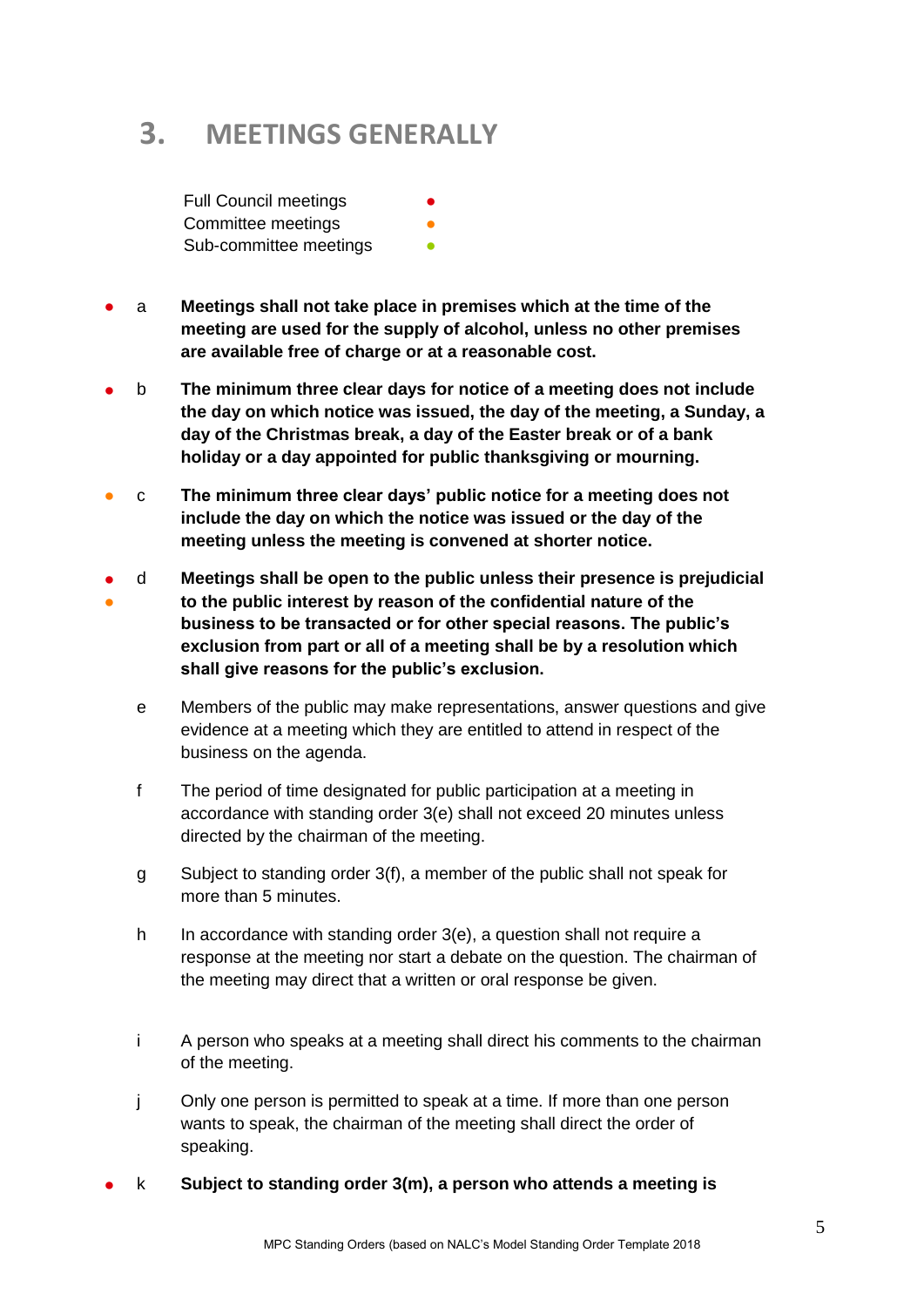- **permitted to report on the meeting whilst the meeting is open to the public. To "report" means to film, photograph, make an audio recording of meeting proceedings, use any other means for enabling persons not present to see or hear the meeting as it takes place or later or to report or to provide oral or written commentary about the meeting so that the report or commentary is available as the meeting takes place or later to persons not present.**
- ● l **A person present at a meeting may not provide an oral report or oral commentary about a meeting as it takes place without permission.**
- ● m **The press shall be provided with reasonable facilities for the taking of their report of all or part of a meeting at which they are entitled to be present.**
- n **Subject to standing orders which indicate otherwise, anything authorised or required to be done by, to or before the Chairman of the Council may in his absence be done by, to or before the Vice-Chairman of the Council (if there is one).**
- o **The Chairman of the Council, if present, shall preside at a meeting. If the Chairman is absent from a meeting, the Vice-Chairman, if present, shall preside. If both the Chairman and the Vice-Chairman are absent from a meeting, a councillor as chosen by the councillors present at the meeting shall preside at the meeting.**
- p **Subject to a meeting being quorate, all questions at a meeting shall be**
- ● **decided by a majority of the councillors with voting rights present and voting.**
- q **The chairman of a meeting may give an original vote on any matter put**
- ● **to the vote, and in the case of an equality of votes may exercise his casting vote whether or not he gave an original vote.**

*See standing orders 5(h) and (i) for the different rules that apply in the election of the Chairman of the Council at the annual meeting of the Council.*

- r **Unless standing orders provide otherwise, voting on a question shall be by a show of hands. At the request of a councillor, the voting on any question shall be recorded so as to show whether each councillor present and voting gave his vote for or against that question.** Such a request shall be made before moving on to the next item of business on the agenda.
	- s The minutes of a meeting shall include an accurate record of the following:
		- i. the time and place of the meeting;
		- ii. the names of councillors who are present and the names of councillors who are absent:
		- iii. interests that have been declared by councillors and non-councillors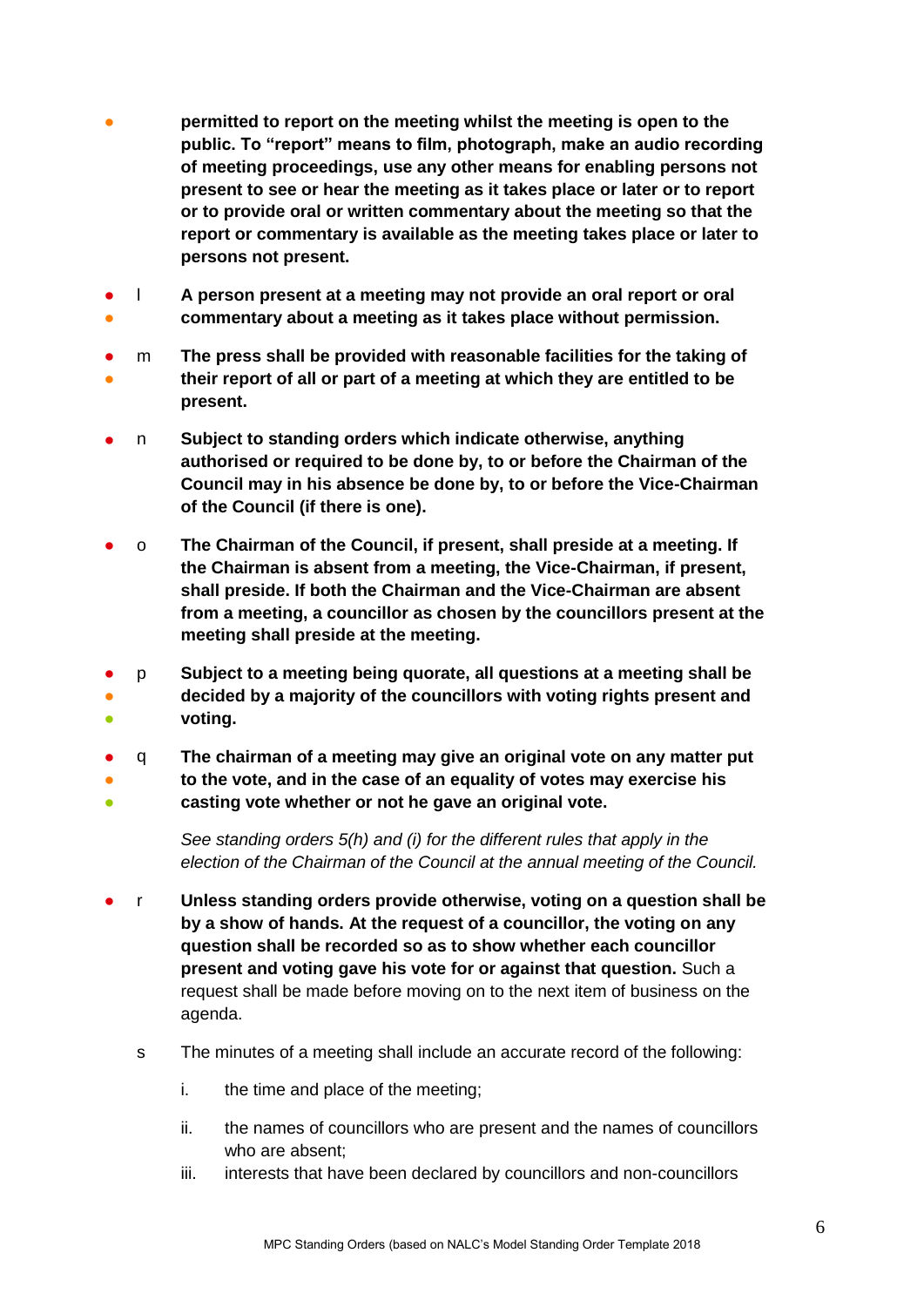with voting rights;

- iv. the grant of dispensations (if any) to councillors and non-councillors with voting rights:
- v. whether a councillor or non-councillor with voting rights left the meeting when matters that they held interests in were being considered;
- vi. if there was a public participation session; and
- vii. the resolutions made.

● ●

- t **A councillor or a non-councillor with voting rights who has a**
- **disclosable pecuniary interest or another interest as set out in the**
- **Council's code of conduct in a matter being considered at a meeting is subject to statutory limitations or restrictions under the code on his right to participate and vote on that matter.**
- u **No business may be transacted at a meeting unless at least one-third of the whole number of members of the Council are present and in no case shall the quorum of a meeting be less than three.** *See standing order 4d(viii) for the quorum of a committee or sub-committee meeting.*
- v **If a meeting is or becomes inquorate no business shall be transacted**
	- and the meeting shall be closed. The business on the agenda for the meeting shall be adjourned to another meeting.
		- w A meeting shall not exceed a period of 2.5 hours.

## <span id="page-6-0"></span>**4. COMMITTEES AND SUB-COMMITTEES**

- a **Unless the Council determines otherwise, a committee may appoint a subcommittee whose terms of reference and members shall be determined by the committee.**
- b **The members of a committee may include non-councillors unless it is a committee which regulates and controls the finances of the Council.**
- c **Unless the Council determines otherwise, all the members of an advisory committee and a sub-committee of the advisory committee may be noncouncillors.**
- d The Council may appoint standing committees or other committees as may be necessary, and:
	- i. shall determine their terms of reference;
	- ii. shall determine the number and time of the ordinary meetings of a standing committee up until the date of the next annual meeting of the Council;
	- iii. shall permit a committee, other than in respect of the ordinary meetings of a committee, to determine the number and time of its meetings;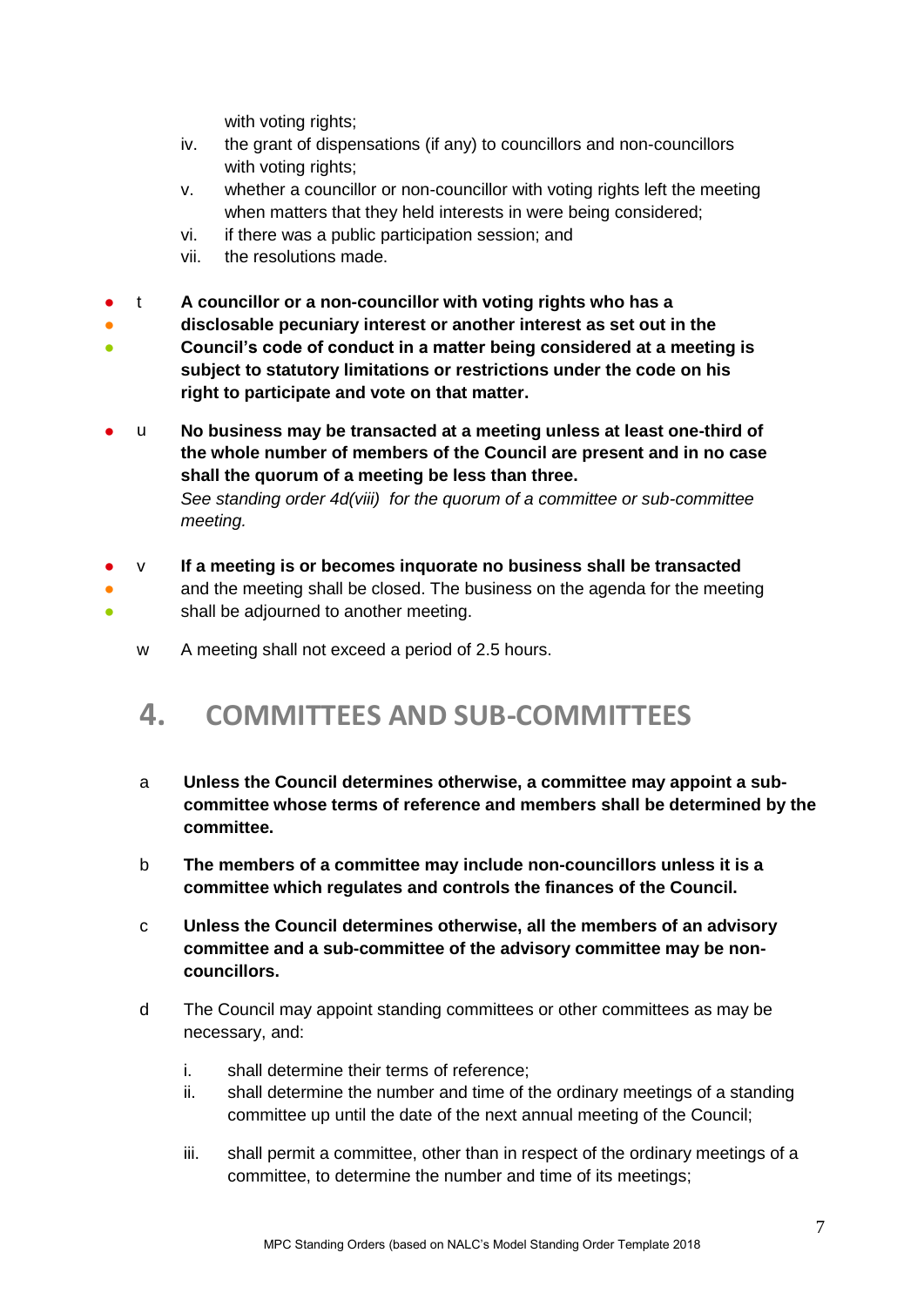- iv. shall, subject to standing orders 4(b) and (c), appoint and determine the terms of office of members of such a committee;
- v. may, subject to standing orders 4(b) and (c), appoint and determine the terms of office of the substitute members to a committee whose role is to replace the ordinary members at a meeting of a committee if the ordinary members of the committee confirm to the Proper Officer before the meeting that they are unable to attend;
- vi. shall permit a committee to appoint its own chairman at the first meeting of the committee;
- vii. shall determine the place, notice requirements and quorum for a meeting of a committee and a sub-committee which, in both cases, shall be no less than three;
- viii. shall determine if the public may participate at a meeting of a committee;
- ix. shall determine if the public and press are permitted to attend the meetings of a sub-committee and also the advance public notice requirements, if any, required for the meetings of a sub-committee;
- x. shall determine if the public may participate at a meeting of a sub-committee that they are permitted to attend; and
- xi. may dissolve a committee.

## <span id="page-7-0"></span>**5. ORDINARY COUNCIL MEETINGS**

- a **In an election year, the annual meeting of the Council shall be held on or within 14 days following the day on which the councillors elected take office.**
- b **In a year which is not an election year, the annual meeting of the Council shall be held on such day in May as the Council decides.**
- c **If no other time is fixed, the annual meeting of the Council shall take place at 6pm.**
- d **In addition to the annual meeting of the Council, at least three other ordinary meetings shall be held in each year on such dates and times as the Council decides.**
- e **The first business conducted at the annual meeting of the Council shall be the election of the Chairman and Vice-Chairman (if there is one) of the Council.**
- f **The Chairman of the Council, unless he has resigned or becomes disqualified, shall continue in office and preside at the annual meeting until his successor is elected at the next annual meeting of the Council.**
- g **The Vice-Chairman of the Council, if there is one, unless he resigns or becomes disqualified, shall hold office until immediately after the election of the Chairman of the Council at the next annual meeting of the Council.**
- h **In an election year, if the current Chairman of the Council has not been reelected as a member of the Council, he shall preside at the annual meeting until a successor Chairman of the Council has been elected. The current**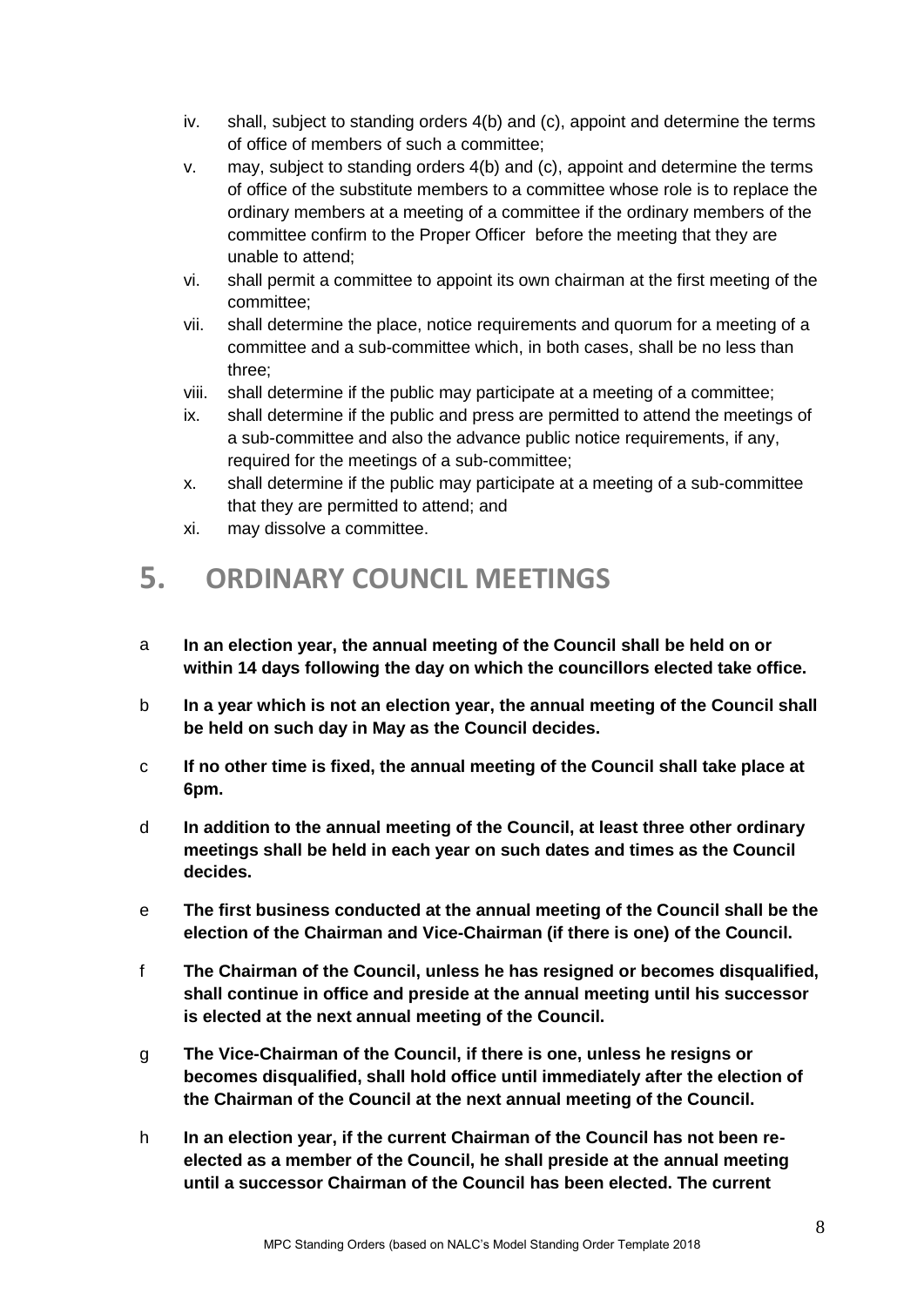**Chairman of the Council shall not have an original vote in respect of the election of the new Chairman of the Council but shall give a casting vote in the case of an equality of votes.**

- i **In an election year, if the current Chairman of the Council has been re-elected as a member of the Council, he shall preside at the annual meeting until a new Chairman of the Council has been elected. He may exercise an original vote in respect of the election of the new Chairman of the Council and shall give a casting vote in the case of an equality of votes.**
- j Following the election of the Chairman of the Council and Vice-Chairman (if there is one) of the Council at the annual meeting, the business shall include:
	- i. **In an election year, delivery by the Chairman of the Council and councillors of their acceptance of office forms unless the Council resolves for this to be done at a later date. In a year which is not an election year, delivery by the Chairman of the Council of his acceptance of office form unless the Council resolves for this to be done at a later date;**
	- ii. Confirmation of the accuracy of the minutes of the last meeting of the Council;
	- iii. Receipt of the minutes of the last meeting of a committee;
	- iv. Consideration of the recommendations made by a committee;
	- v. Review of delegation arrangements to committees, sub-committees, staff and other local authorities;
	- vi. Review of the terms of reference for committees;
	- vii. Appointment of members to existing committees;
	- viii. Appointment of any new committees in accordance with standing order 4;
	- ix. Review and adoption of appropriate standing orders and financial regulations;
	- x. Review of arrangements (including legal agreements) with other local authorities, not-for-profit bodies and businesses.
	- xi. Review of representation on or work with external bodies and arrangements for reporting back;
	- xii. In an election year, to make arrangements with a view to the Council becoming eligible to exercise the general power of competence in the future;
	- xiii. Review of financial and general risk assessment;
	- xiv. Confirmation of arrangements for insurance cover in respect of all insurable risks;
	- xv. Review of the Council's and/or staff subscriptions to other bodies;
	- xvi. Review of the Council's complaints procedure;
	- xvii. Review of the Council's policies, procedures and practices in respect of its obligations under freedom of information and data protection legislation (*see also standing orders 11, 20 and 21*);
	- xviii. Determining the time and place of ordinary meetings of the Council up to and including the next annual meeting of the Council.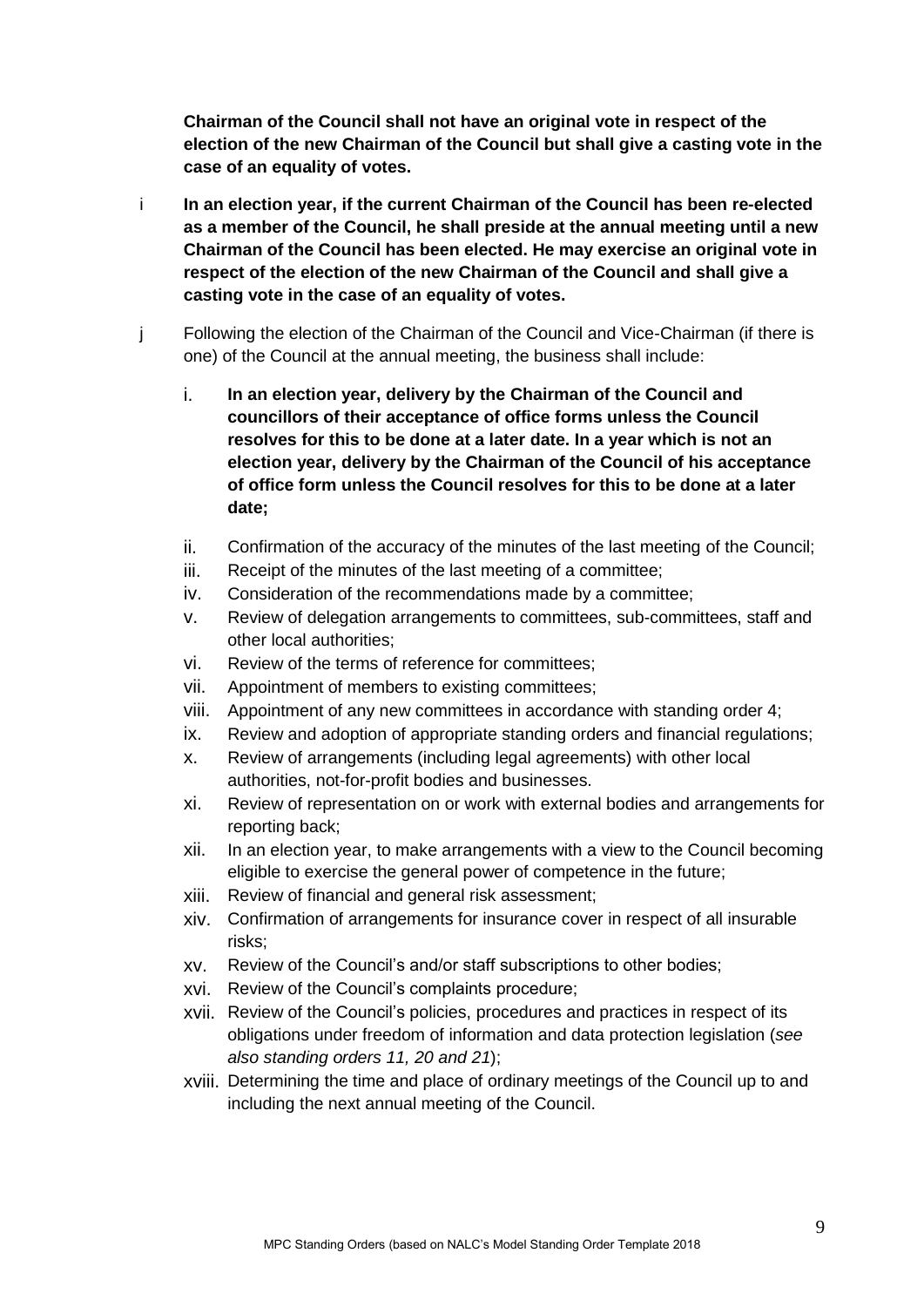## <span id="page-9-0"></span>**6. EXTRAORDINARY MEETINGS OF THE COUNCIL, COMMITTEES AND SUB-COMMITTEES**

- a **The Chairman of the Council may convene an extraordinary meeting of the Council at any time.**
- b **If the Chairman of the Council does not or refuse to call an extraordinary meeting of the Council within seven days of having been requested in writing to do so by two councillors, any two councillors may convene an extraordinary meeting of the Council. The public notice giving the time, place and agenda for such a meeting shall be signed by the two councillors.**
- c The chairman of a committee may convene an extraordinary meeting of the committee at any time.

## <span id="page-9-1"></span>**7. PREVIOUS RESOLUTIONS**

- a A resolution shall not be reversed within six months except either by a special motion, which requires written notice by at least 4 councillors to be given to the Proper Officer in accordance with standing order 9, or by a motion moved in pursuance of the recommendation of a committee or a sub-committee.
- b When a motion moved pursuant to standing order 7(a) has been disposed of, no similar motion may be moved for a further six months.

## <span id="page-9-2"></span>**8. VOTING ON APPOINTMENTS**

a Where more than two persons have been nominated for a position to be filled by the Council and none of those persons has received an absolute majority of votes in their favour, the name of the person having the least number of votes shall be struck off the list and a fresh vote taken. This process shall continue until a majority of votes is given in favour of one person. A tie in votes may be settled by the casting vote exercisable by the chairman of the meeting.

## <span id="page-9-3"></span>**9. MOTIONS FOR A MEETING THAT REQUIRE WRITTEN NOTICE TO BE GIVEN TO THE PROPER OFFICER**

a A motion shall relate to the responsibilities of the meeting for which it is tabled and in any event shall relate to the performance of the Council's statutory functions, powers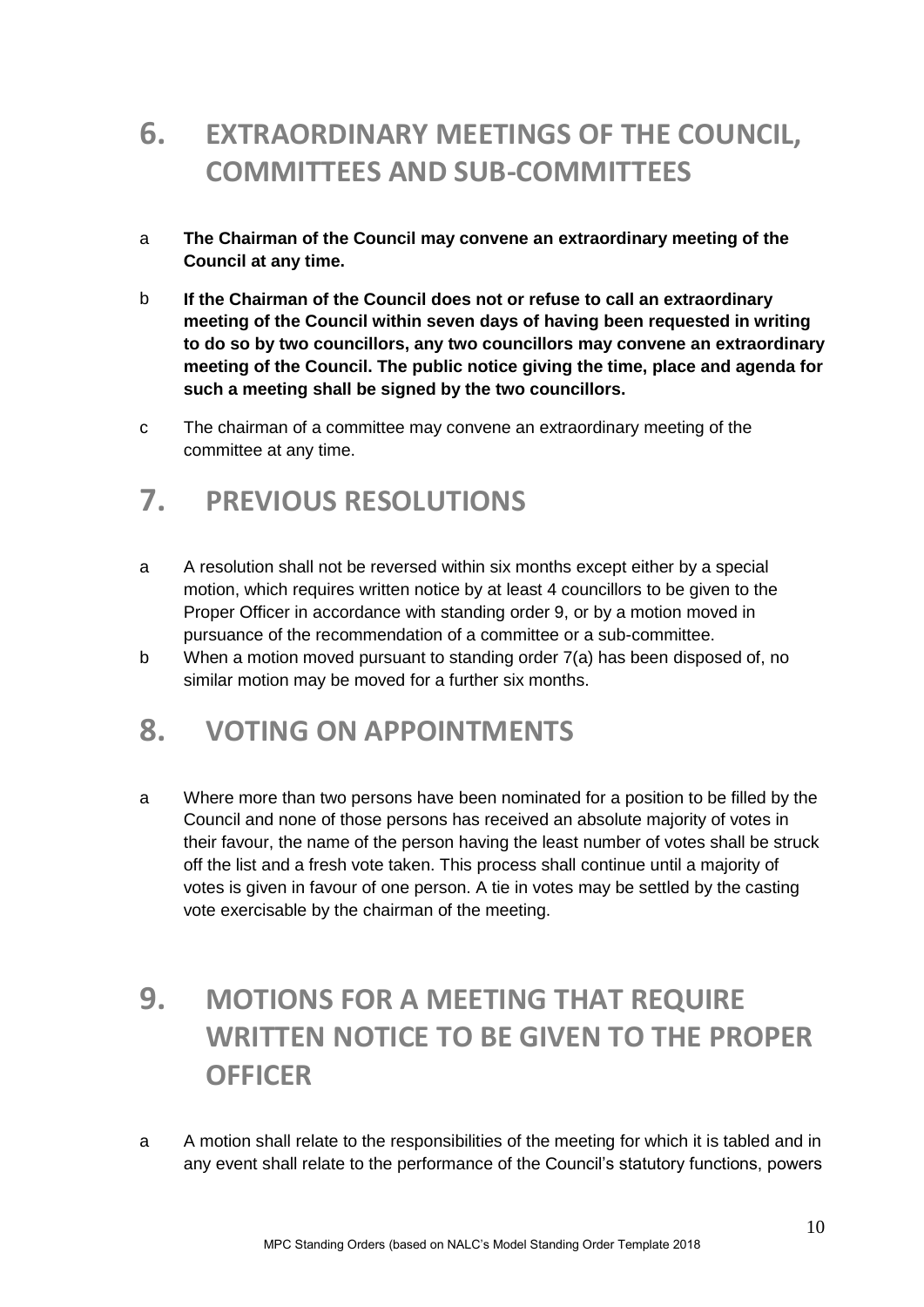and obligations or an issue which specifically affects the Council's area or its residents.

- b No motion may be moved at a meeting unless it is on the agenda and the mover has given written notice of its wording to the Proper Officer at least 5 clear days before the meeting. Clear days do not include the day of the notice or the day of the meeting.
- c The Proper Officer may, before including a motion on the agenda received in accordance with standing order 9(b), correct obvious grammatical or typographical errors in the wording of the motion.
- d If the Proper Officer considers the wording of a motion received in accordance with standing order 9(b) is not clear in meaning, the motion shall be rejected until the mover of the motion resubmits it, so that it can be understood, in writing, to the Proper Officer at least 5 clear days before the meeting.
- e If the wording or subject of a proposed motion is considered improper, the Proper Officer shall consult with the chairman of the forthcoming meeting or, as the case may be, the councillors who have convened the meeting, to consider whether the motion shall be included in the agenda or rejected.
- f The decision of the Proper Officer as to whether or not to include the motion on the agenda shall be final.
- g Motions received shall be recorded and numbered in the order that they are received.
- h Motions rejected shall be recorded with an explanation by the Proper Officer of the reason for rejection.

## <span id="page-10-0"></span>**10. MOTIONS AT A MEETING THAT DO NOT REQUIRE WRITTEN NOTICE**

- a The following motions may be moved at a meeting without written notice to the Proper Officer:
	- i. to correct an inaccuracy in the draft minutes of a meeting;
	- ii. to move to a vote;
	- iii. to defer consideration of a motion;
	- iv. to refer a motion to a particular committee or sub-committee;
	- v. to appoint a person to preside at a meeting;
	- vi. to change the order of business on the agenda;
	- vii. to proceed to the next business on the agenda;
	- viii. to require a written report;
	- ix. to appoint a committee or sub-committee and their members;
	- x. to extend the time limits for speaking;
	- xi. to exclude the press and public from a meeting in respect of confidential or other information which is prejudicial to the public interest;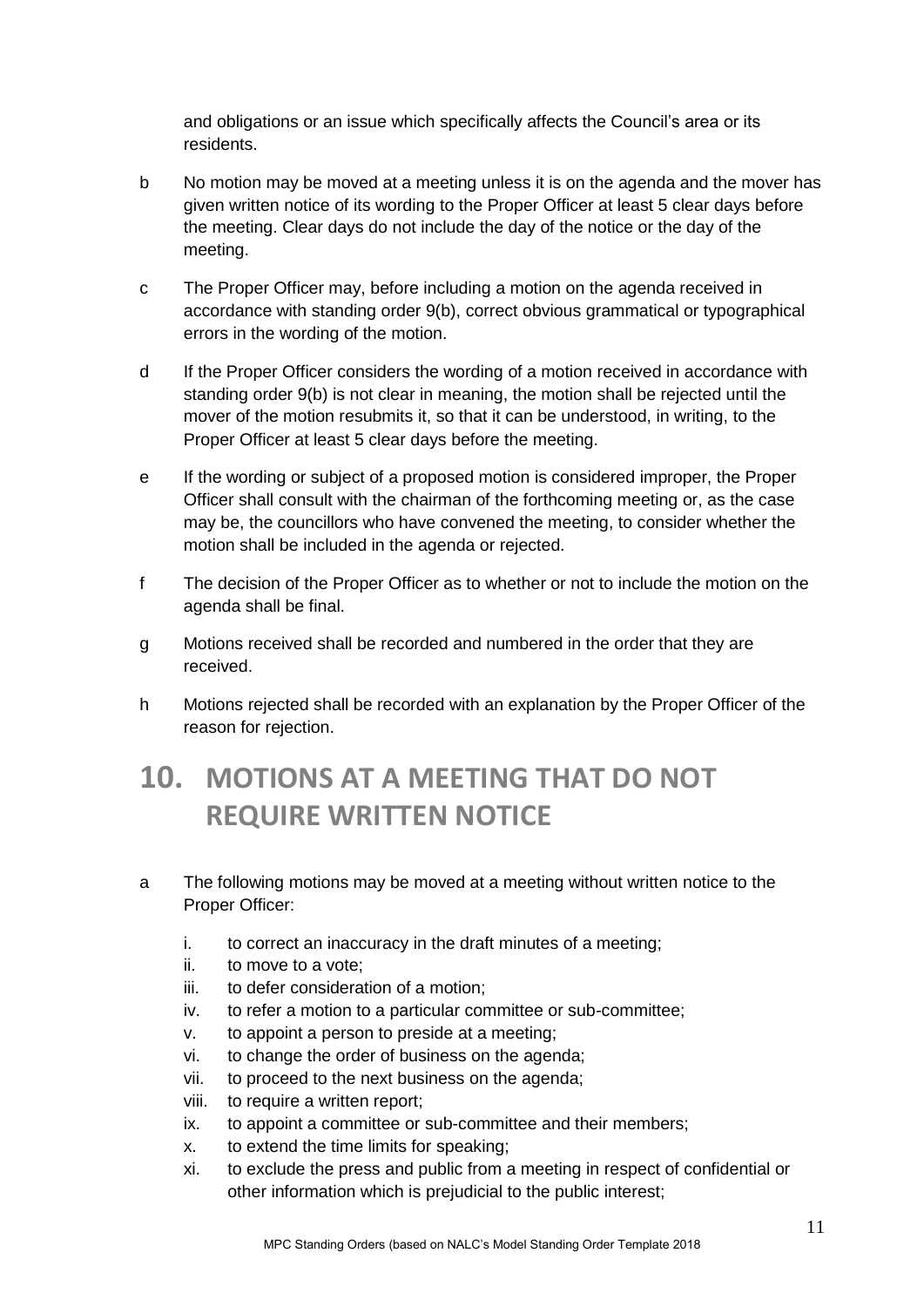- xii. to not hear further from a councillor or a member of the public;
- xiii. to exclude a councillor or member of the public for disorderly conduct;
- xiv. to temporarily suspend the meeting;
- xv. to suspend a particular standing order (unless it reflects mandatory statutory or legal requirements);
- xvi. to adjourn the meeting; or
- xvii. to close the meeting.

## <span id="page-11-0"></span>**11. MANAGEMENT OF INFORMATION**

*See also standing order 20.*

- a **The Council shall have in place and keep under review, technical and organisational measures to keep secure information (including personal data) which it holds in paper and electronic form. Such arrangements shall include deciding who has access to personal data and encryption of personal data.**
- b **The Council shall have in place, and keep under review, policies for the retention and safe destruction of all information (including personal data) which it holds in paper and electronic form. The Council's retention policy shall confirm the period for which information (including personal data) shall be retained or if this is not possible the criteria used to determine that period (e.g. the Limitation Act 1980).**
- c **The agenda, papers that support the agenda and the minutes of a meeting shall not disclose or otherwise undermine confidential information or personal data without legal justification.**
- d **Councillors, staff, the Council's contractors and agents shall not disclose confidential information or personal data without legal justification.**

## <span id="page-11-1"></span>**12. DRAFT MINUTES**

- a If the draft minutes of a preceding meeting have been served on councillors with the agenda to attend the meeting at which they are due to be approved for accuracy, they shall be taken as read.
- b There shall be no discussion about the draft minutes of a preceding meeting except in relation to their accuracy. A motion to correct an inaccuracy in the draft minutes shall be moved in accordance with standing order 10(a)(i).
- c The accuracy of draft minutes, including any amendment(s) made to them, shall be confirmed by resolution and shall be signed by the chairman of the meeting and stand as an accurate record of the meeting to which the minutes relate.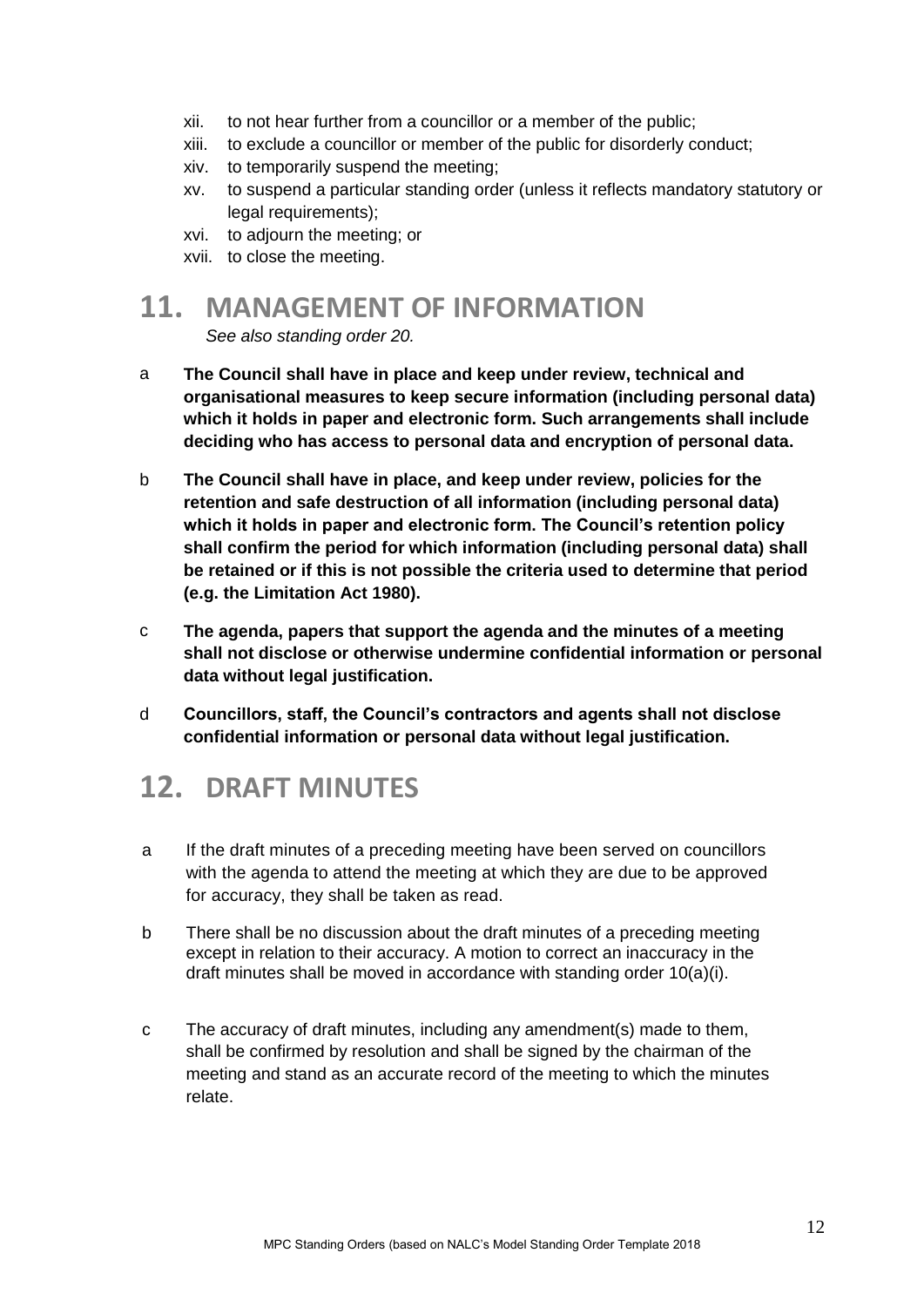d If the chairman of the meeting does not consider the minutes to be an accurate record of the meeting to which they relate, he shall sign the minutes and include a paragraph in the following terms or to the same effect:

"The chairman of this meeting does not believe that the minutes of the meeting of the ( ) held on [date] in respect of ( ) were a correct record but his view was not upheld by the meeting and the minutes are confirmed as an accurate record of the proceedings."

e Upon a resolution which confirms the accuracy of the minutes of a meeting, the draft minutes or recordings of the meeting for which approved minutes exist shall be destroyed.

#### <span id="page-12-0"></span>**13. CODE OF CONDUCT AND DISPENSATIONS** *See also standing order 3(u).*

- a All councillors and non-councillors with voting rights shall observe the code of conduct adopted by the Council.
- b Unless he has been granted a dispensation, a councillor or non-councillor with voting rights shall withdraw from a meeting when it is considering a matter in which he has a disclosable pecuniary interest. He may return to the meeting after it has considered the matter in which he had the interest.
- c Unless he has been granted a dispensation, a councillor or non-councillor with voting rights shall withdraw from a meeting when it is considering a matter in which he has another interest if so required by the Council's code of conduct. He may return to the meeting after it has considered the matter in which he had the interest.
- d **Dispensation requests shall be in writing and submitted to the Proper Officer** as soon as possible before the meeting, or failing that, at the start of the meeting for which the dispensation is required.
- e A decision as to whether to grant a dispensation shall be made by a meeting of the Council for which the dispensation is required and that decision is final.
- f A dispensation request shall confirm:
	- i. the description and the nature of the disclosable pecuniary interest or other interest to which the request for the dispensation relates;
	- ii. whether the dispensation is required to participate at a meeting in a discussion only or a discussion and a vote;
	- iii. the date of the meeting or the period (not exceeding four years) for which the dispensation is sought; and
	- iv. an explanation as to why the dispensation is sought.
- g Subject to standing orders 13(d) and (f), a dispensation request shall be considered at the beginning of the meeting of the Council for which the dispensation is required.
- **h A dispensation may be granted in accordance with standing order 13(e) if having regard to all relevant circumstances any of the following apply:**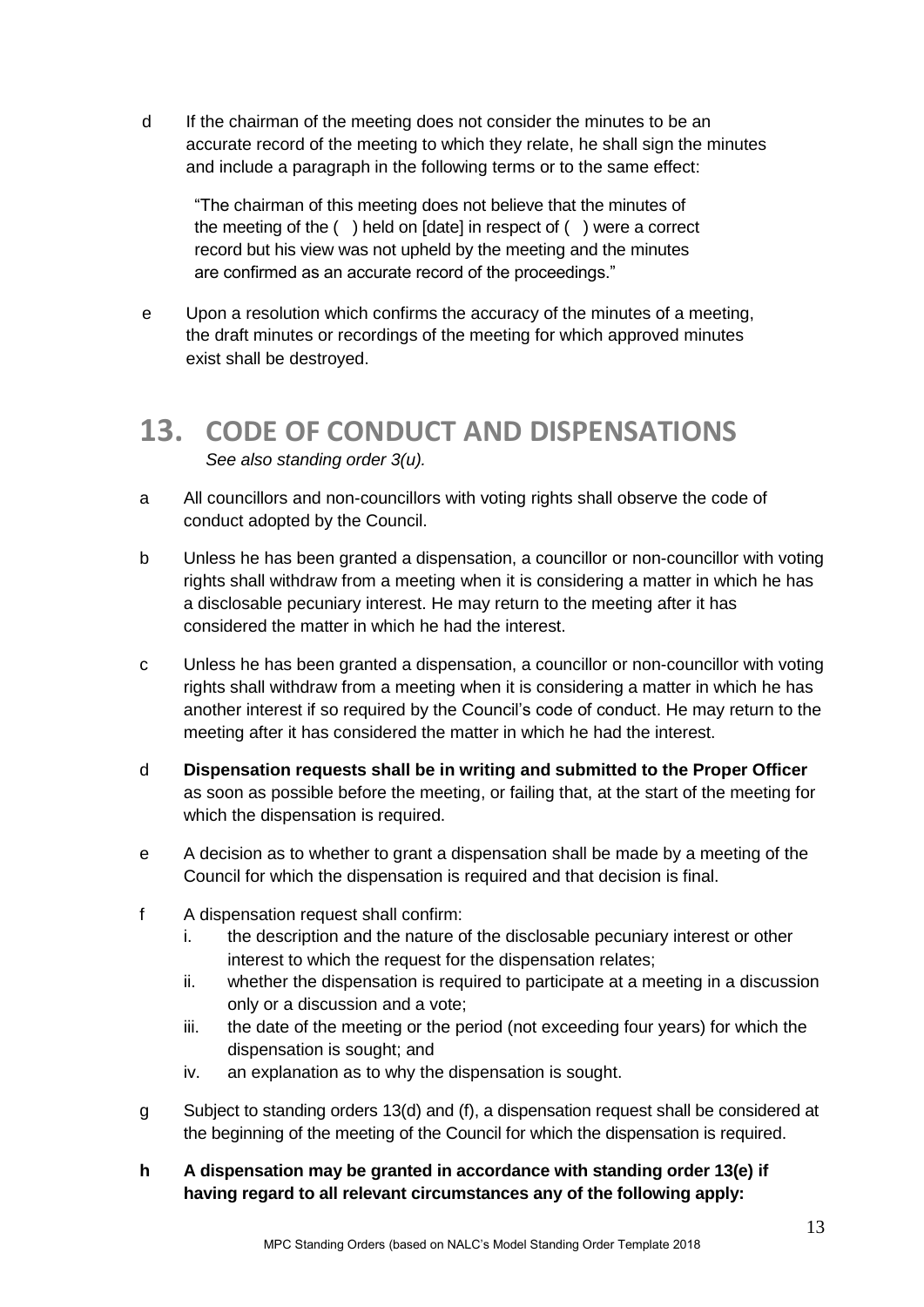- **i. without the dispensation the number of persons prohibited from participating in the particular business would be so great a proportion of the meeting transacting the business as to impede the transaction of the business;**
- **ii. granting the dispensation is in the interests of persons living in the Council's area; or**
- **iii. it is otherwise appropriate to grant a dispensation.**

## <span id="page-13-0"></span>**14. CODE OF CONDUCT COMPLAINTS**

- a Upon notification by the District or Unitary Council that it is dealing with a complaint that a councillor or non-councillor with voting rights has breached the Council's code of conduct, the Proper Officer shall, subject to standing order 11, report this to the Council.
- b Where the notification in standing order 14(a) relates to a complaint made by the Proper Officer, the Proper Officer shall notify the Chairman of Council of this fact, and the Chairman shall nominate another staff member to assume the duties of the Proper Officer in relation to the complaint until it has been determined and the Council has agreed what action, if any, to take in accordance with standing order 14(d).
- c The Council may:
	- i. provide information or evidence where such disclosure is necessary to investigate the complaint or is a legal requirement;
	- ii. seek information relevant to the complaint from the person or body with statutory responsibility for investigation of the matter;
- d **Upon notification by the District or Unitary Council that a councillor or noncouncillor with voting rights has breached the Council's code of conduct, the Council shall consider what, if any, action to take against him. Such action excludes disqualification or suspension from office.**

## <span id="page-13-1"></span>**15. PROPER OFFICER**

- a The Proper Officer shall be either (i) the clerk or (ii) other staff member(s) nominated by the Council to undertake the work of the Proper Officer when the Proper Officer is absent.
- b The Proper Officer shall:
	- i. **at least three clear days before a meeting of the council, a committee** or a sub-committee**,**
		- **serve on councillors by delivery or post at their residences or by email authenticated in such manner as the Proper Officer thinks fit, a**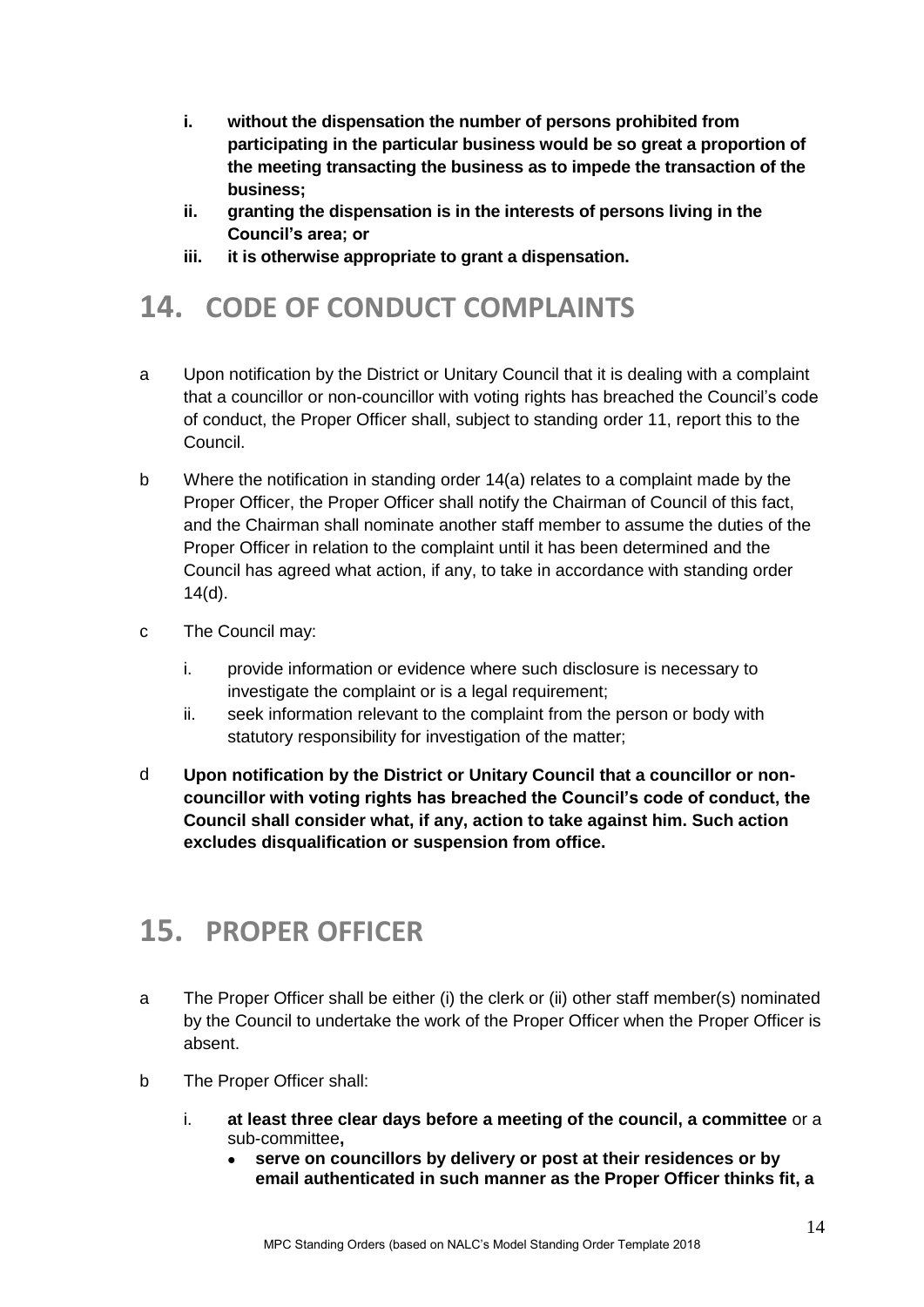**signed summons confirming the time, place and the agenda (provided the councillor has consented to service by email), and**

 **Provide, in a conspicuous place, public notice of the time, place and agenda (provided that the public notice with agenda of an extraordinary meeting of the Council convened by councillors is signed by them).**

*See standing order 3(b) for the meaning of clear days for a meeting of a full council and standing order 3(c) for the meaning of clear days for a meeting of a committee;*

- ii. subject to standing order 9, include on the agenda all motions in the order received unless a councillor has given written notice at least 7 days before the meeting confirming his withdrawal of it;
- iii. **convene a meeting of the Council for the election of a new Chairman of the Council, occasioned by a casual vacancy in his office;**
- iv. **facilitate inspection of the minute book by local government electors;**
- v. **receive and retain copies of byelaws made by other local authorities;**
- vi. hold acceptance of office forms from councillors;
- vii. hold a copy of every councillor's register of interests;
- viii. assist with responding to requests made under freedom of information legislation and rights exercisable under data protection legislation, in accordance with the Council's relevant policies and procedures;
- ix. liaise, as appropriate, with the Council's Data Protection Officer;
- x. receive and send general correspondence and notices on behalf of the Council except where there is a resolution to the contrary;
- xi. assist in the organisation of, storage of, access to, security of and destruction of information held by the Council in paper and electronic form subject to the requirements of data protection and freedom of information legislation and other legitimate requirements (e.g. the Limitation Act 1980);
- xii. arrange for legal deeds to be executed; (*see also standing order 23);*
- xiii. arrange or manage the prompt authorisation, approval, and instruction regarding any payments to be made by the Council in accordance with its financial regulations;
- xiv. record every planning application notified to the Council and the Council's response to the local planning authority in a book for such purpose;
- xv. refer a planning application received by the Council to the Chairman or in his absence the Vice-Chairman of the Council within two working days of receipt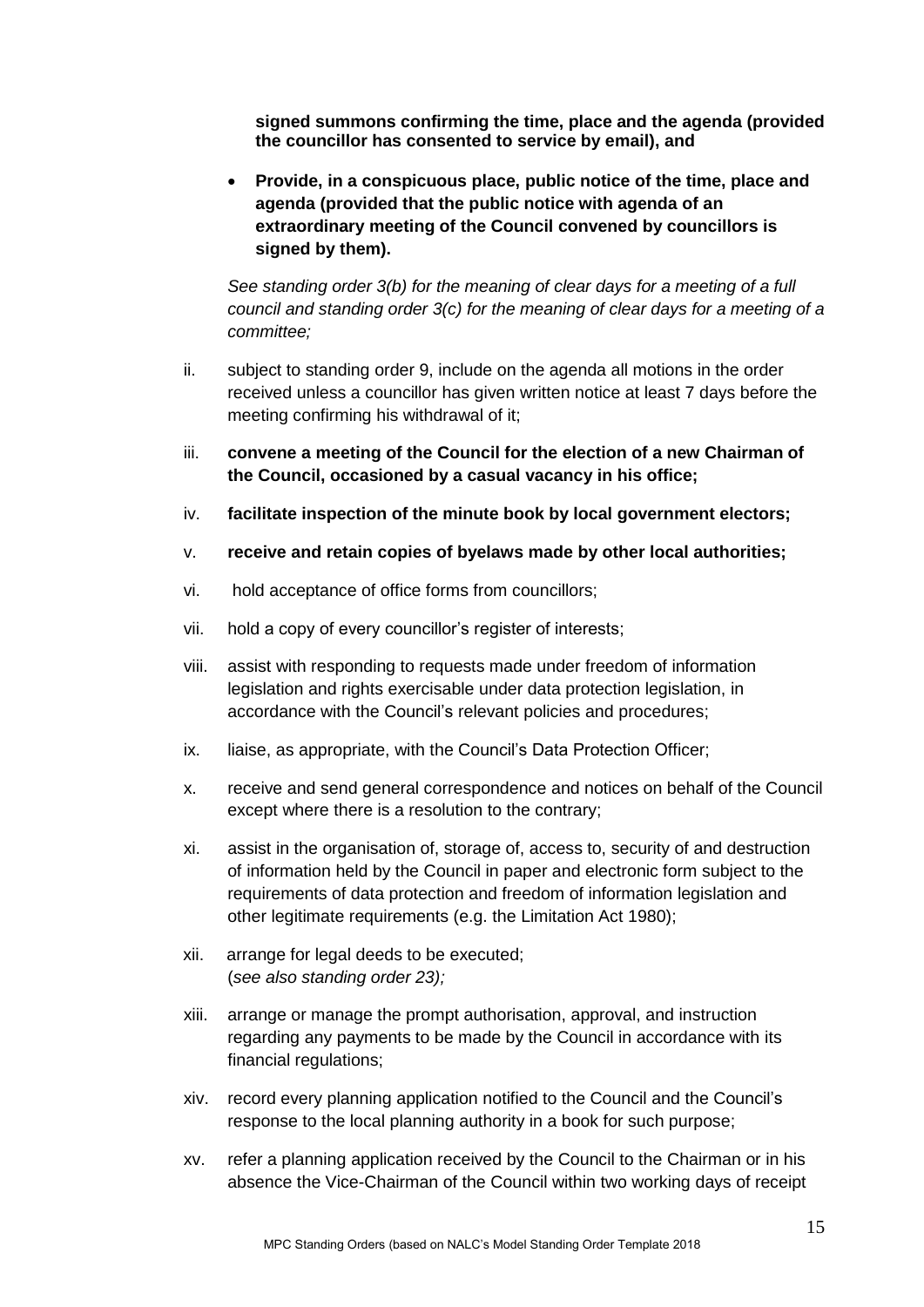to facilitate an extraordinary meeting if the nature of a planning application requires consideration before the next ordinary meeting;

- xvi. manage access to information about the Council via the publication scheme; and
- xvii. retain custody of the seal of the Council (if there is one) which shall not be used without a resolution to that effect. (s*ee also standing order 23).*

## <span id="page-15-0"></span>**16. RESPONSIBLE FINANCIAL OFFICER**

a The Council shall appoint appropriate staff member(s) to undertake the work of the Responsible Financial Officer when the Responsible Financial Officer is absent.

## <span id="page-15-1"></span>**17. ACCOUNTS AND ACCOUNTING STATEMENTS**

- a "Proper practices" in standing orders refer to the most recent version of "Governance and Accountability for Local Councils – a Practitioners' Guide".
- b All payments by the Council shall be authorised, approved and paid in accordance with the law, proper practices and the Council's financial regulations.
- c The Responsible Financial Officer shall supply to each councillor as soon as practicable after 30 June, 30 September and 31 December in each year a statement to summarise:
	- i. the Council's receipts and payments for each quarter;
	- ii. the Council's aggregate receipts and payments for the year to date;
	- iii. the balances held at the end of the quarter being reported

and which includes a comparison with the budget for the financial year and highlights any actual or potential overspends.

- d As soon as possible after the financial year end at 31 March, the Responsible Financial Officer shall provide:
	- i. each councillor with a statement summarising the Council's receipts and payments for the last quarter and the year to date for information; and
	- ii. to the Council the accounting statements for the year in the form of Section 2 of the Annual Governance and Accountability Return, as required by proper practices, for consideration and approval.
- e The year-end accounting statements shall be prepared in accordance with proper practices and apply the form of accounts determined by the Council (receipts and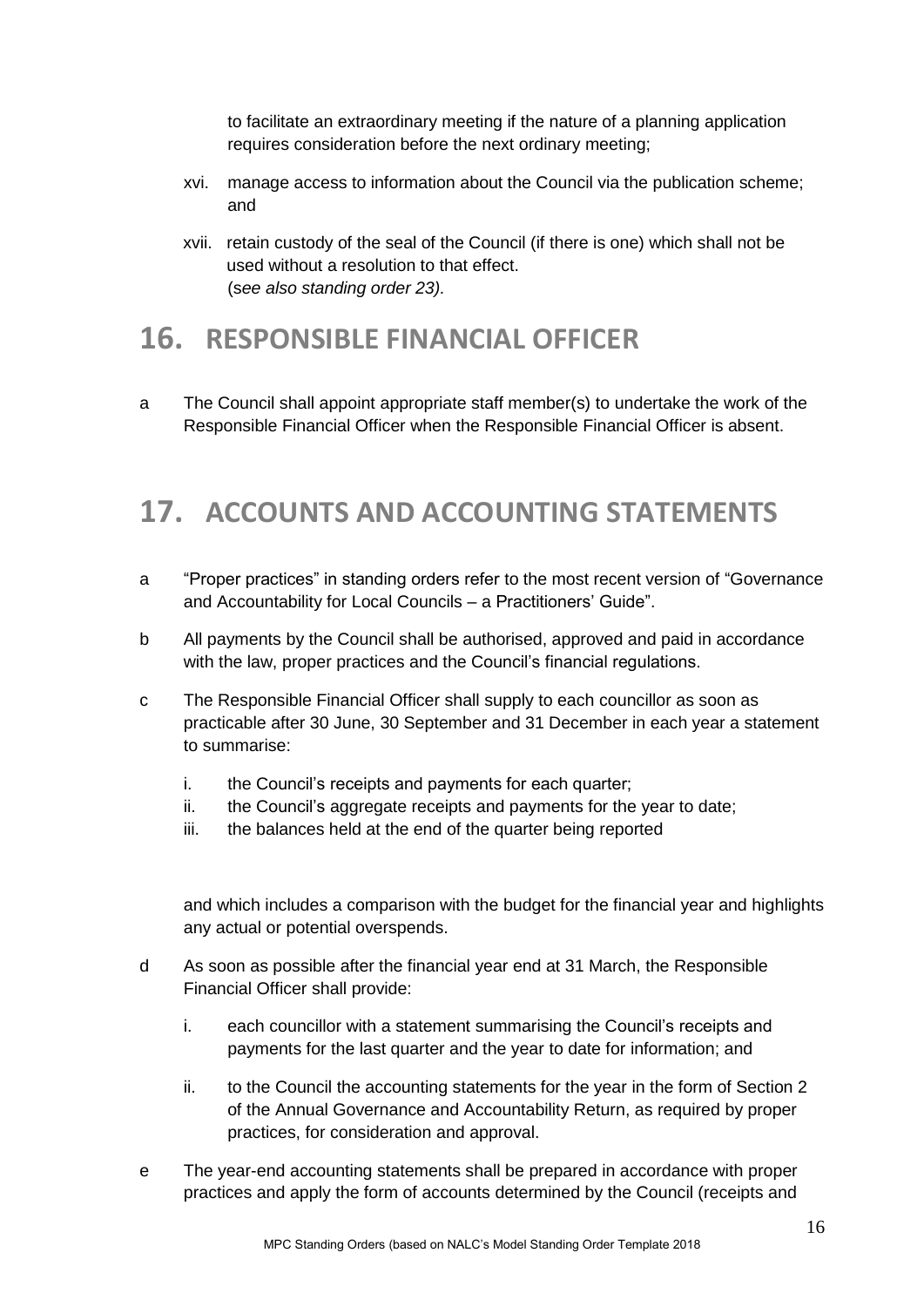payments) for the year to 31 March. A completed draft Annual Governance and Accountability Return shall be presented to all councillors at least 14 days prior to anticipated approval by the Council. The Annual Governance and Accountability Return of the Council, which is subject to external audit, including the annual governance statement, shall be presented to the Council for consideration and formal approval before 30 June.

## <span id="page-16-0"></span>**18. FINANCIAL CONTROLS AND PROCUREMENT**

- a. The Council shall consider and approve financial regulations drawn up by the Responsible Financial Officer, which shall include detailed arrangements in respect of the following:
	- i. the keeping of accounting records and systems of internal controls;
	- ii. the assessment and management of financial risks faced by the Council;
	- iii. the work of the independent internal auditor in accordance with proper practices and the receipt of regular reports from the internal auditor, which shall be required at least annually;
	- iv. the inspection and copying by councillors and local electors of the Council's accounts and/or orders of payments; and
	- v. whether contracts with an estimated value below **£25,000** due to special circumstances are exempt from a tendering process or procurement exercise.
- b. Financial regulations shall be reviewed regularly and at least annually for fitness of purpose.
- c. **A public contract regulated by the Public Contracts Regulations 2015 with an estimated value in excess of £25,000 but less than the relevant thresholds in standing order 18(f) is subject to Regulations 109-114 of the Public Contracts Regulations 2015 which include a requirement on the Council to advertise the contract opportunity on the Contracts Finder website regardless of what other means it uses to advertise the opportunity unless it proposes to use an existing list of approved suppliers (framework agreement).**
- d. Subject to additional requirements in the financial regulations of the Council, the tender process for contracts for the supply of goods, materials, services or the execution of works shall include, as a minimum, the following steps:
	- i. a specification for the goods, materials, services or the execution of works shall be drawn up;
	- ii. an invitation to tender shall be drawn up to confirm (i) the Council's specification (ii) the time, date and address for the submission of tenders (iii) the date of the Council's written response to the tender and (iv) the prohibition on prospective contractors contacting councillors or staff to encourage or support their tender outside the prescribed process;
	- iii. the invitation to tender shall be advertised in a local newspaper and in any other manner that is appropriate;
	- iv. tenders are to be submitted in writing in a sealed marked envelope addressed to the Proper Officer;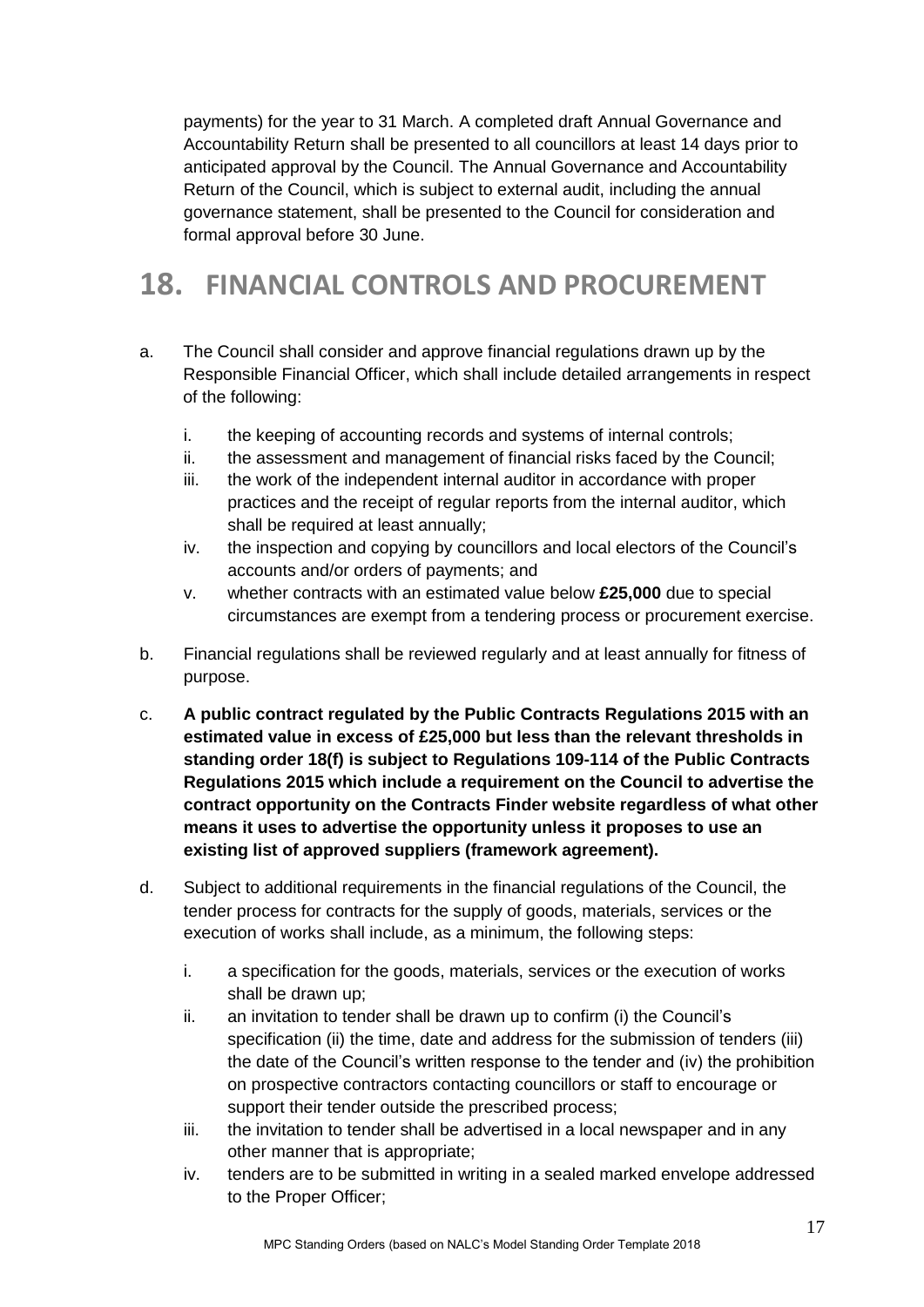- v. tenders shall be opened by the Proper Officer in the presence of at least one councillor after the deadline for submission of tenders has passed;
- vi. tenders are to be reported to and considered by the appropriate meeting of the Council or a committee or sub-committee with delegated responsibility.
- e. Neither the Council, nor a committee or a sub-committee with delegated responsibility for considering tenders, is bound to accept the lowest value tender.
- f. **A public contract regulated by the Public Contracts Regulations 2015 with an estimated value in excess of £181,302 for a public service or supply contract or in excess of £4,551,413 for a public works contract (or other thresholds determined by the European Commission every two years and published in the Official Journal of the European Union (OJEU)) shall comply with the relevant procurement procedures and other requirements in the Public Contracts Regulations 2015 which include advertising the contract opportunity on the Contracts Finder website and in OJEU.**

## <span id="page-17-0"></span>**19. HANDLING STAFF MATTERS**

- a A matter personal to a member of staff that is being considered by a meeting of Council is subject to standing order 11.
- b Subject to the Council's policy regarding absences from work, the Council's most senior member of staff shall notify the chairman of the Personnel Committee or the Chairman of the Parish Council or, if he is not available, the vice-chairman of the Parish Council of absence occasioned by illness or other reason and that person shall report such absence to the Personnel committee or the Parish Council at its next meeting.
- c Subject to the Council's policy regarding the handling of grievance matters, the Council's most senior member of staff shall contact the chairman of the Personnel Committee in respect of an informal or formal grievance matter, and this matter shall be reported back and progressed by resolution of the Personnel Committee.
- d Subject to the Council's policy regarding the handling of grievance matters, if an informal or formal grievance matter raised by an employee relates to the chairman or vice-chairman of the Personnel Committee, this shall be communicated to another member of Personnel Committee, which shall be reported back and progressed by resolution of the Personnel Committee.
- e Any persons responsible for all or part of the management of staff shall treat as confidential the written records of all meetings relating to their performance, capabilities, grievance or disciplinary matters.
- f The Council shall keep all written records relating to employees secure. All paper records shall be secured and locked and electronic records shall be password protected and encrypted.
- g In accordance with standing order 11(a), persons with line management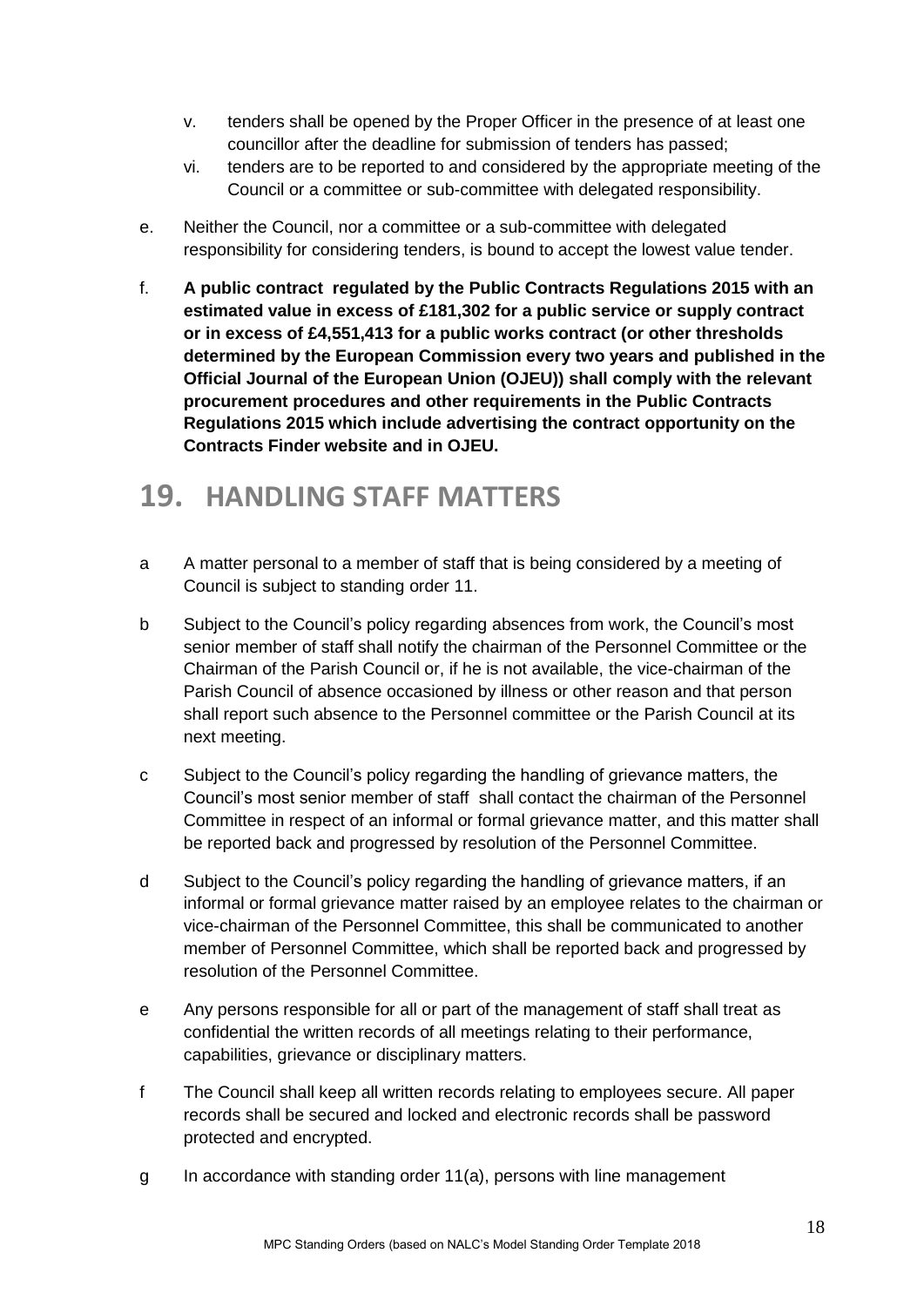responsibilities shall have access to staff records referred to in standing order 19(f).

#### <span id="page-18-0"></span>**20. RESPONSIBILITIES TO PROVIDE INFORMATION**  *See also standing order 21.*

- a **In accordance with freedom of information legislation, the Council shall publish information in accordance with its publication scheme and respond to requests for information held by the Council.**
- b. **The Council, shall publish information in accordance with the requirements of the Local Government (Transparency Requirements) (England) Regulations 2015**.

## <span id="page-18-1"></span>**21. RESPONSIBILITIES UNDER DATA PROTECTION LEGISLATION**

(Below is not an exclusive list). *See also standing order 11.*

- a **The Clerk shall be appointed to be a Data Protection Representative.**
- b **The Council shall have policies and procedures in place to respond to an individual exercising statutory rights concerning his personal data.**
- c **The Council shall have a written policy in place for responding to and managing a personal data breach.**
- d **The Council shall keep a record of all personal data breaches comprising the facts relating to the personal data breach, its effects and the remedial action taken.**
- e **The Council shall ensure that information communicated in its privacy notice(s) is in an easily accessible and available form and kept up to date.**
- f **The Council shall maintain a written record of its processing activities.**

## <span id="page-18-2"></span>**22. RELATIONS WITH THE PRESS/MEDIA**

- a Requests from the press or other media for an oral or written comment or statement from the Council, its councillors or staff shall be handled in accordance with the Council's policy in respect of dealing with the press and/or other media.
- b The Council shall not respond to any comments made on Social Media by members of the public. Social Media is to be used to **supply** information only.